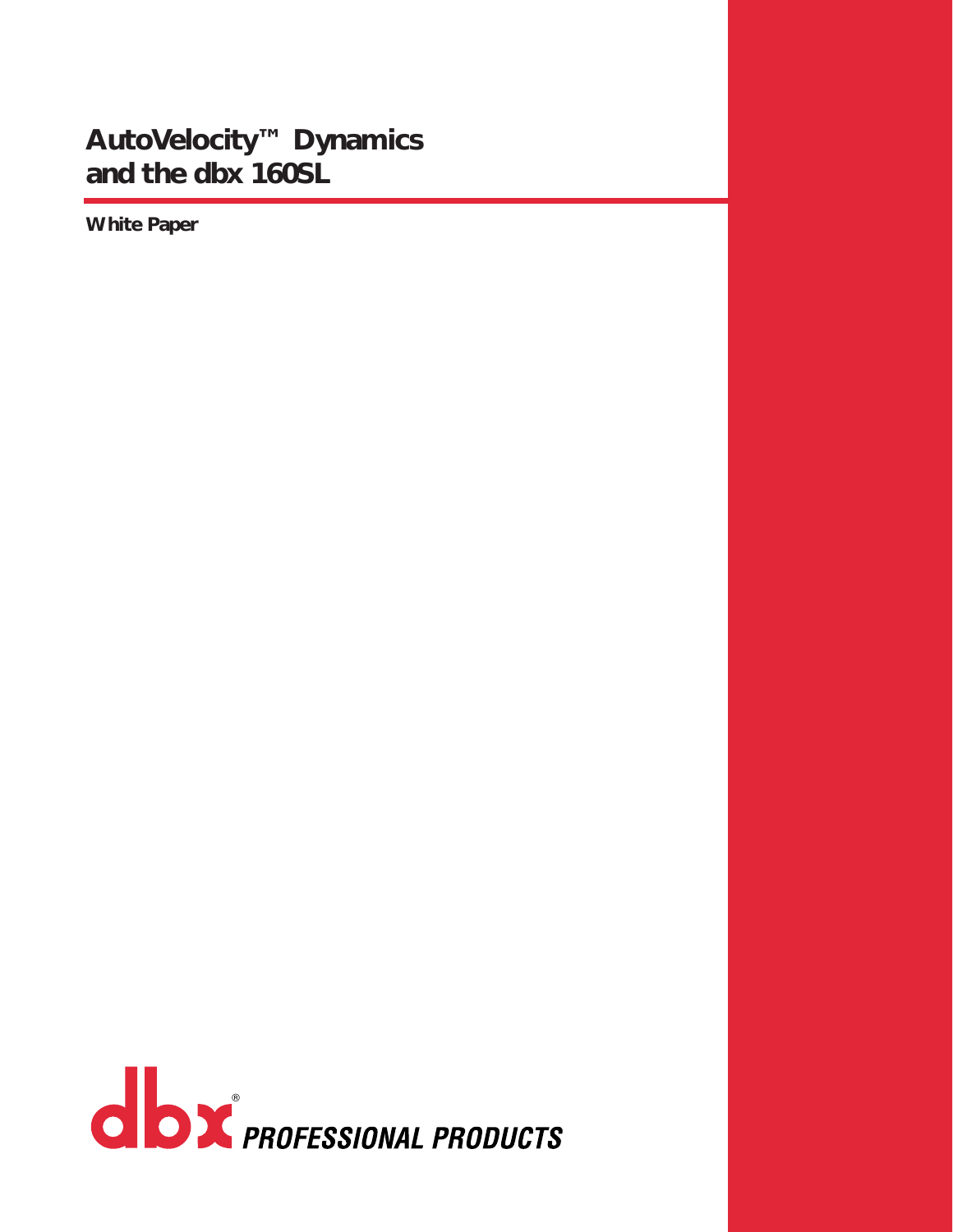Many audio compressors employ an "Auto" mode to set the attack and release of the VCA so that the compressor will be well behaved when used in a variety of situations such as compressing vocals, piano, or program material. "Well behaved" means that pumping and breathing are minimized and that dynamic distortion, caused by low frequencies modulating the control line feeding the VCA, is not audible. The "Auto" mode works beautifully for most compression needs, however, we often need to compress signals that require a quicker attack time to catch leading edge transients such as a snare drum hit.

Many compressors on the market have manually adjustable attack and release controls to give the engineer greater creative control over how the compressor reacts to a signal. dbx compressors having manual controls include the 266/266XL,1066,165/165A,the MC6,and new dbx 160S/160SL. If we look at the markings around the dbx 1066 attack and release controls, we find the attack range is 3 to .04 dB/msec and the release range is 250 to 5 dB/sec. These markings may seem cryptic at first but, upon further investigation, we find that an attack setting of 3 dB/msec means that the VCA will reduce its gain at a rate of 3 dB for every millisecond (0.001 second) of time, or 3000 dB for every second of time. Whereas a release rate of 250 dB/sec means that the VCA will release its gain reduction at a rate of 250 dB for every second of time. These attack and release times may seem incredibly fast, but believe it or not, they are not fast enough for all compression needs. So, why not just speed up the range of the attack and release controls?

Well, let's examine the dbx 165/165A. Her attack and release times ranges are 400 to 1 dB/msec and 4000 to 10 dB/sec respectively. Anyone who has used the 165/165A in the manual attack/release mode knows that it has an extremely wide range of control and how effective it is for compressing fast transients by dialing in a fast attack time. However, they also know how easy it is to get a "bad" sound out of the 165A if the attack and release controls are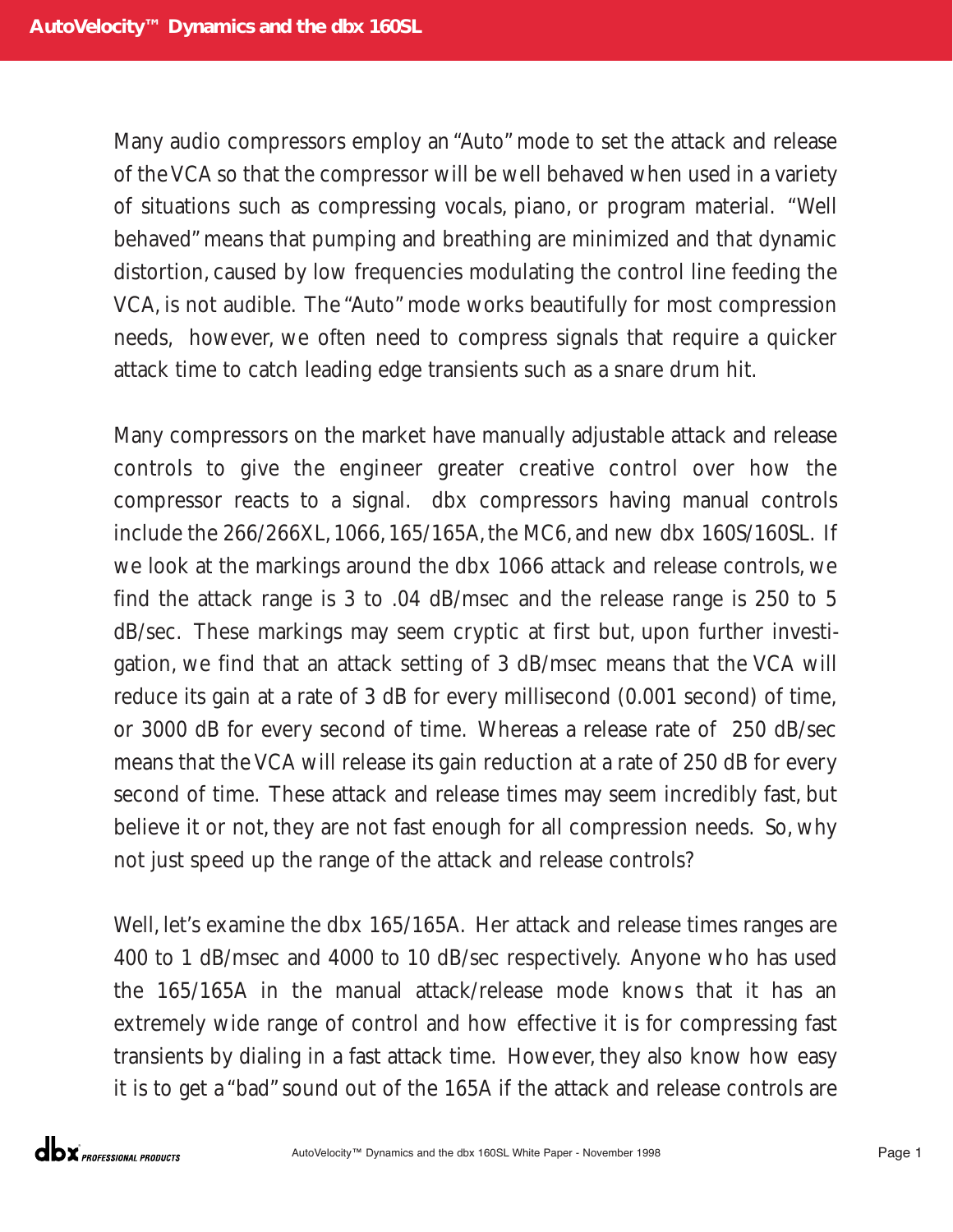adjusted too fast for a particular application. In fact, most users find that they use only the upper half (12:00 and clockwise) of both the attack and release controls for 99% of their compression needs. Inappropriately fast attack and release times can "chew up"a signal yielding unpleasant results. This is why we have chosen to limit the range of the attack and release controls on other compressors we manufacture such as the 1066.

The ultra-fast response of the 165/165A is one reason for its longevity and "classic" status in the pro audio arena, enabling it to dynamically alter fast signals as well as provide a creative tool for intentionally shredding the sound, adding "bite" to vocals, for example. To preserve the heritage of the 165/165A, we chose to include its manual attack and release characteristics in the new Blue Series 160S. But in striving to constantly improve our products,we sought a way to combine the benefits of having ultra-fast response to fast signals with the forgiving program-dependent characteristics of the Auto mode. Enter AutoVelocity™ Dynamics processing (AVD). AutoVelocity™ Dynamics circuitry allows the engineer to set the attack and release controls for relativity fast settings and not have the dynamic distortion problems associated with these faster settings.

The AutoVelocity™ Dynamics circuitry allows the compressor to operate in a manually adjustable program-dependent mode, meaning signals that change slowly experience slower attack and release times than what are indicated by the attack and release controls; see Figures 1 and 2. For signals that change quickly (i.e. snare drum hit), the attack and release response speeds up to reflect the actual settings of the attack and release controls; see Figures 3 and 4. The faster attack time allows us to catch the transients without allowing overshoot and to release quickly from the larger change of compression without "punching holes" in our sound. So, we get to use the full range of the attack and release controls without being overly cautious of setting the controls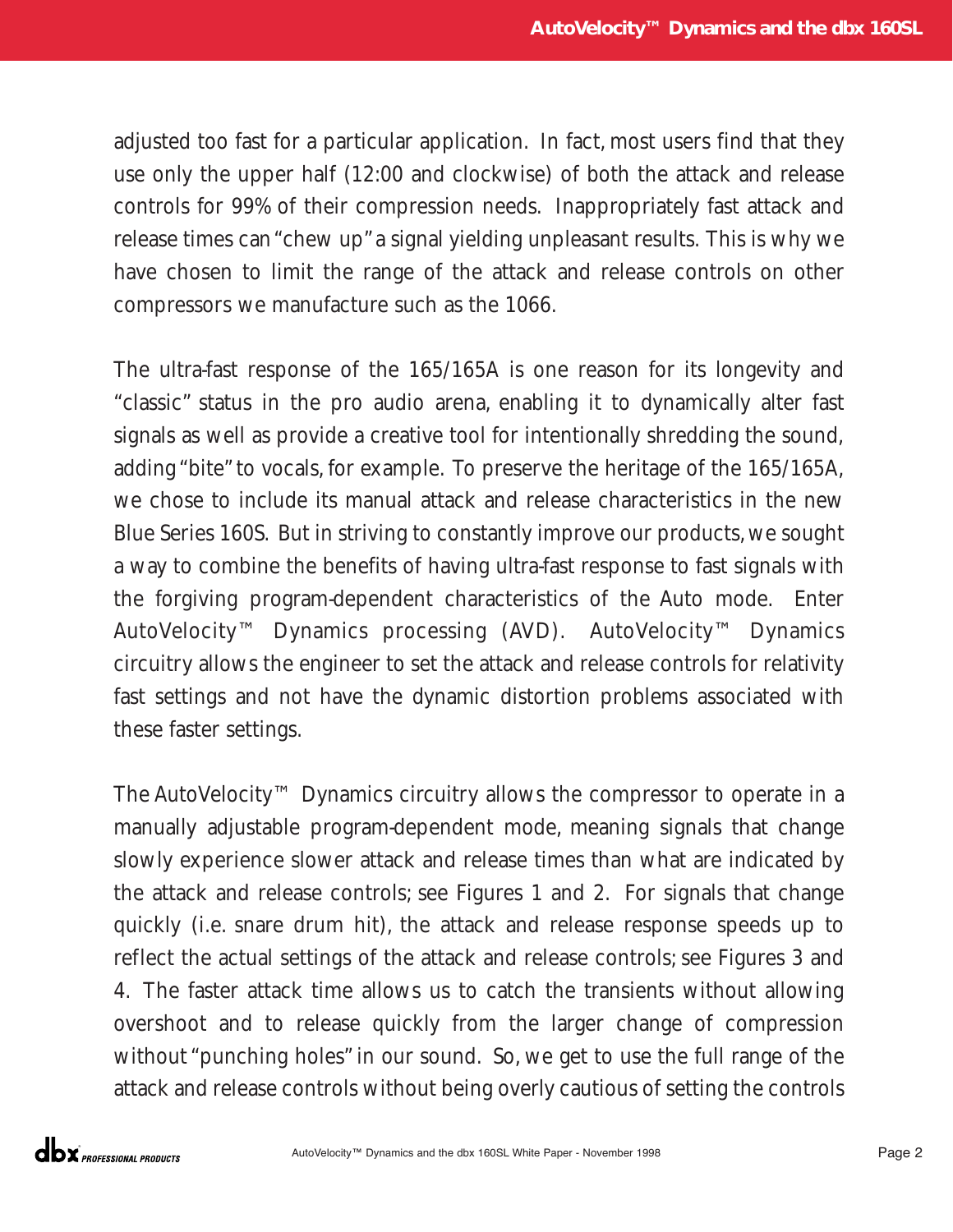too fast and still have the quick response of the VCA needed to tame transient signals. This essentially means that AutoVelocity™ Dynamic circuitry creates a fast "peak limiting" function which rides on top of a slower "compression" function.

AutoVelocity™ Dynamics is now available on all dbx 160SL units manufactured after January 1, 1998. A retrofit kit is available so that any dbx 160S can be updated to include this new technology. One might ask how this retrofit kit affects the manual attack and release settings that were modeled after the 165/165A. Die-hard fans of this sound, of course, would not want to give up the sound they know and love for a different one. No problem, just remove the lid of the 160S and depress a push-push type switch to disengage the AVD circuitry in each channel, and instantly the original attack and release characteristics of the 165/165A are restored giving the user ultimate flexibility in compression needs. Instructions to do this are included in the manual for new units and in the retrofit kit instructions for the existing units.



*Figure 1. The graph on left shows the small step attack curve of the 160SL in response to a sine wave burst input with AVD circuitry disengaged. The graph on the right shows the attack curve of the 160SL to the same burst input with AVD circuitry engaged. Note the slower attack time in the graph on the right.*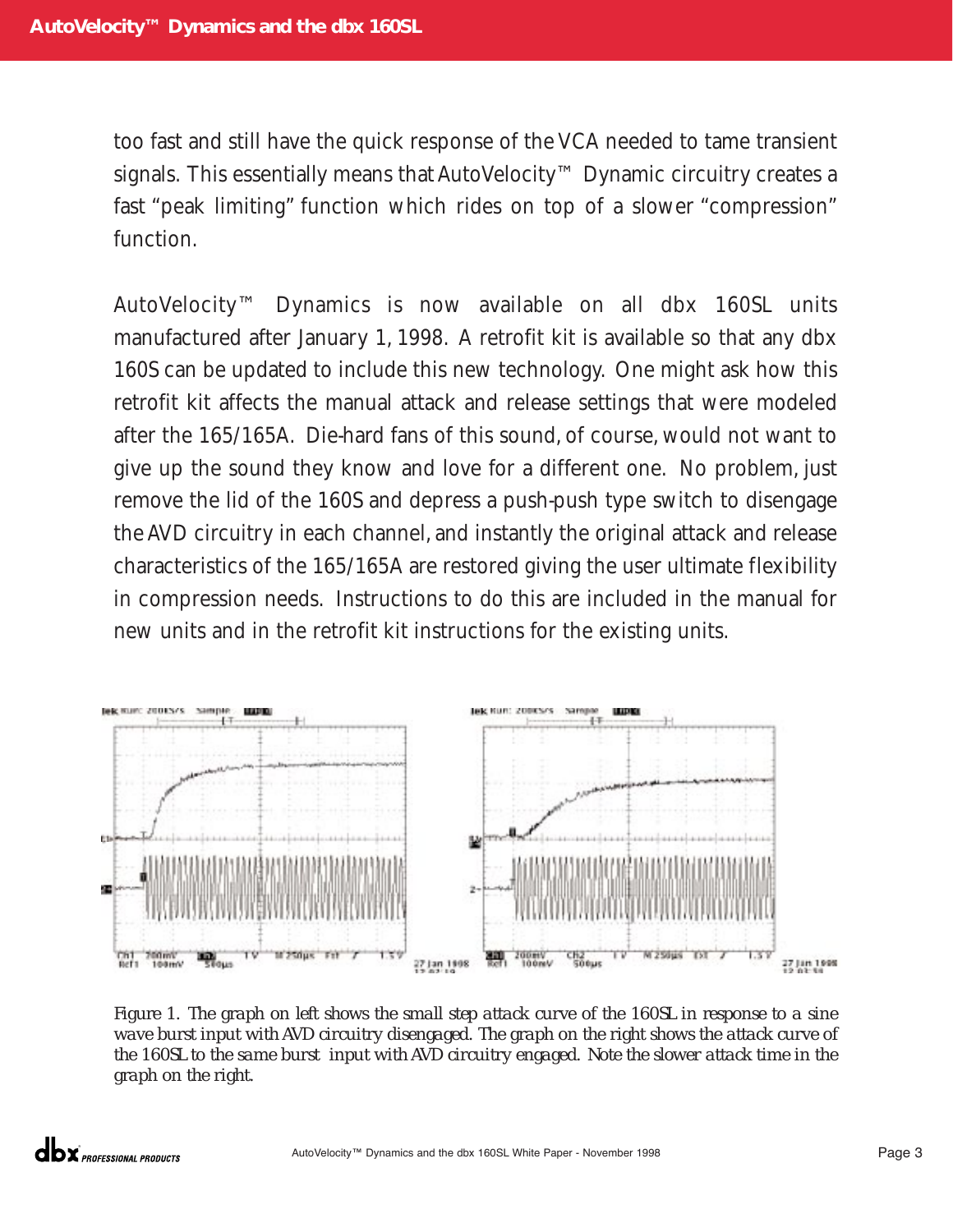

*Figure 2. The graph on the left shows the small step release curve of the 160SL in response to a sine wave burst input with AVD circuitry disengaged. The graph on the right shows the release curve of the 160SL to the same burst input with AVD circuitry engaged. Note the slower release time in the graph on the right.*



*Figure 3. The graph on the left shows the large step attack curve of the 160SL in response to a sine wave burst input with AVD circuitry disengaged. The graph on the right shows the attack curve of the 160SL to the same burst input with AVD circuitry engaged. Note the slope of the curves are essentially the same.*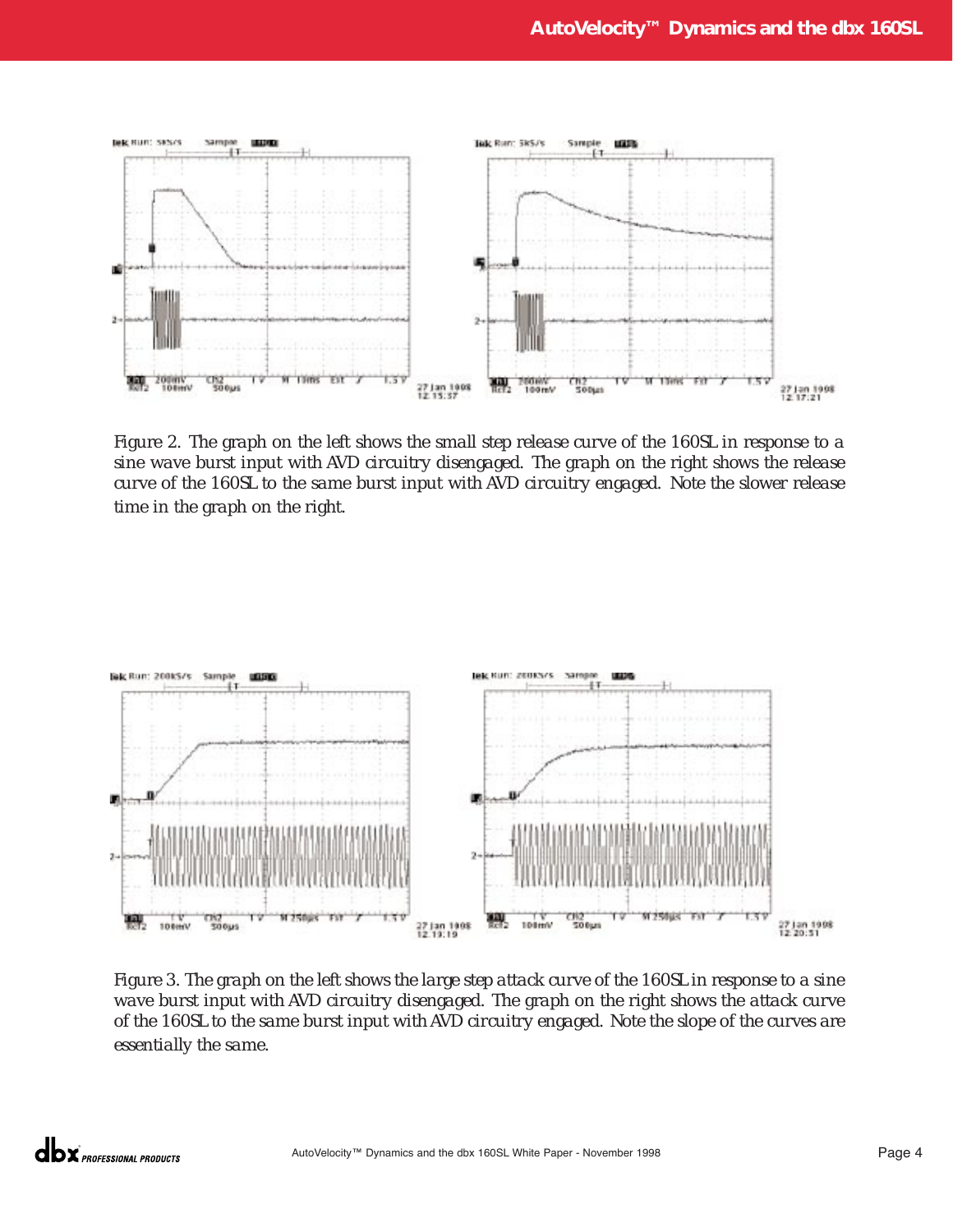

*Figure 4. The graph on the left shows the large step release curve of the 160SL in response to a sine wave burst input with AVD circuitry disengaged. The graph on the right shows the release curve of the 160SL to the same burst input with AVD circuitry engaged. Note the slope of the curves are essentially the same.*